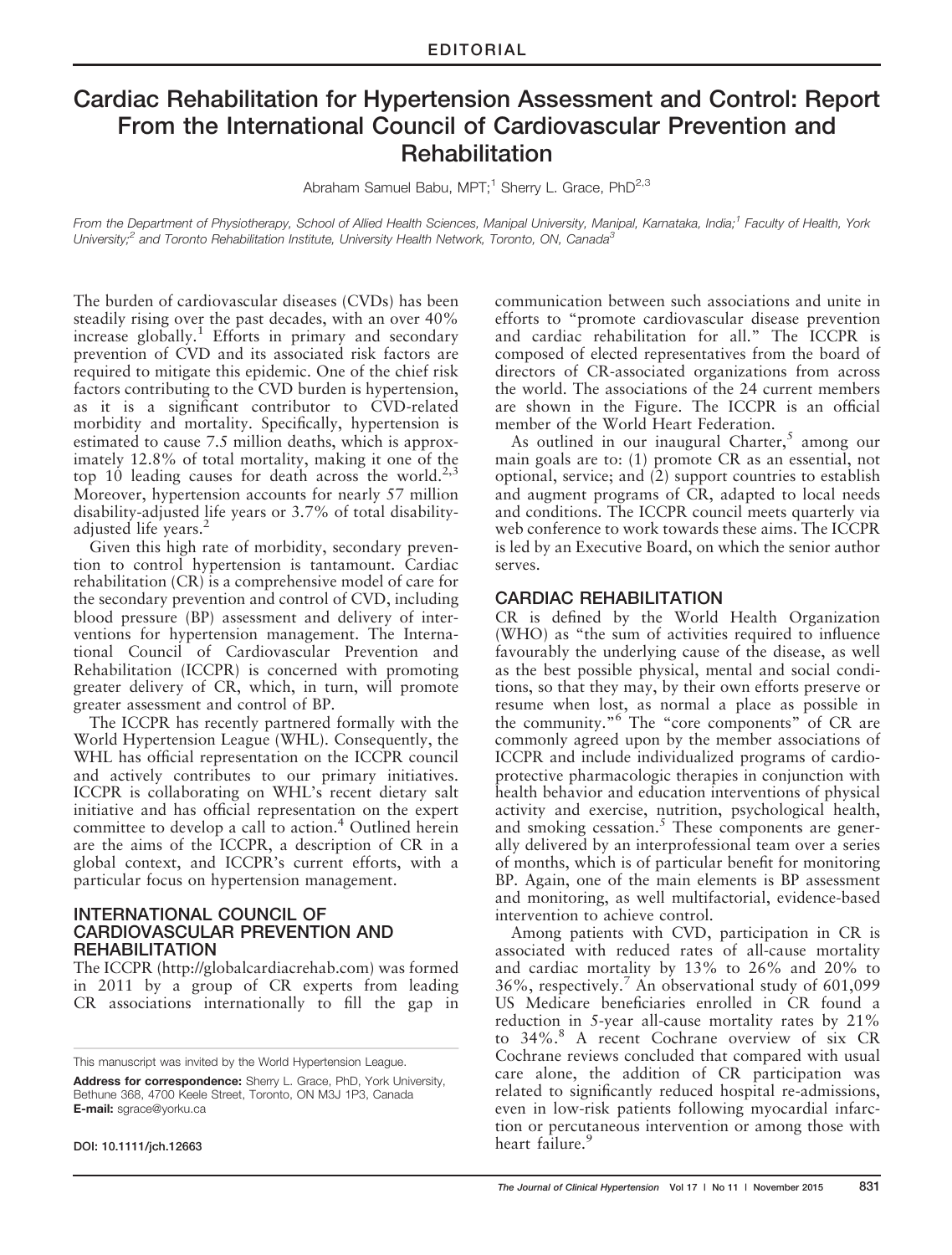

FIGURE. Member organizations of International Council of Cardiovascular Prevention and Rehabilitation.

Meta-analyses have also demonstrated that CR participation is associated with reductions in BP. With comprehensive CR, systolic BP was significantly reduced by  $3$  mm Hg to 7 mm Hg,  $^{10,11}$  while diastolic BP was significantly reduced by  $2 \text{ mm Hg}$ .<sup>11</sup> While much of this evidence comes from high-income countries, the benefits of CR in low- and middle-income countries has also been established.<sup>7</sup>

#### THE ROLE OF CR IN IDENTIFYING, MONITORING, AND CONTROLLING **HYPERTENSION**

As outlined above, a core element of CR focuses on evaluation, intervention, and monitoring of BP. Table I displays hypertension-specific excerpts from guidelines/ position statements/quality indicators from the leading CR associations globally.<sup>12–17</sup> As shown, achieving BP targets by program discharge is a key outcome of CR among the majority of Society publications.

A cornerstone of hypertension management is lifestyle changes, namely diet, exercise, and smoking cessation, which are promoted in CR. Indeed, this has been reiterated in recent hypertension guidelines.<sup>18</sup> In particular, exercise training has been a key intervention to mitigate the burden of hypertension and its comorbidities.<sup>19</sup> Exercise prescription recommendations from leading associations with corresponding BP reductions are summarized in Table II.

A core component of CR also relates to medical management. As such, pharmacotherapy is reviewed at the initial assessment to ensure that patients are taking the guideline-recommended therapies for hypertension control, and that they are titrated and tolerated such that targets are achieved. CR education and counseling focuses on medication actions, side effects, and the importance of adherence.

# UTILIZATION OF CR GLOBALLY

Despite the high quality and quantity of evidence supporting guideline recommendations for CR referral from leading professional organizations (eg, American Heart Association and the American College of Cardiology Foundation),<sup>20</sup> CR utilization rates are incredibly low globally.<sup>21</sup> CR is available in only 38.8% countries worldwide: 68.0% of high-income, 28.2% of middleincome, and 8.3% of low-income countries. The number of CR programs per inhabitant (referred to as CR density) is a crude estimate of the number of patients who might have access to CR in each country.<sup>22</sup> Based on national and regional surveys in high-income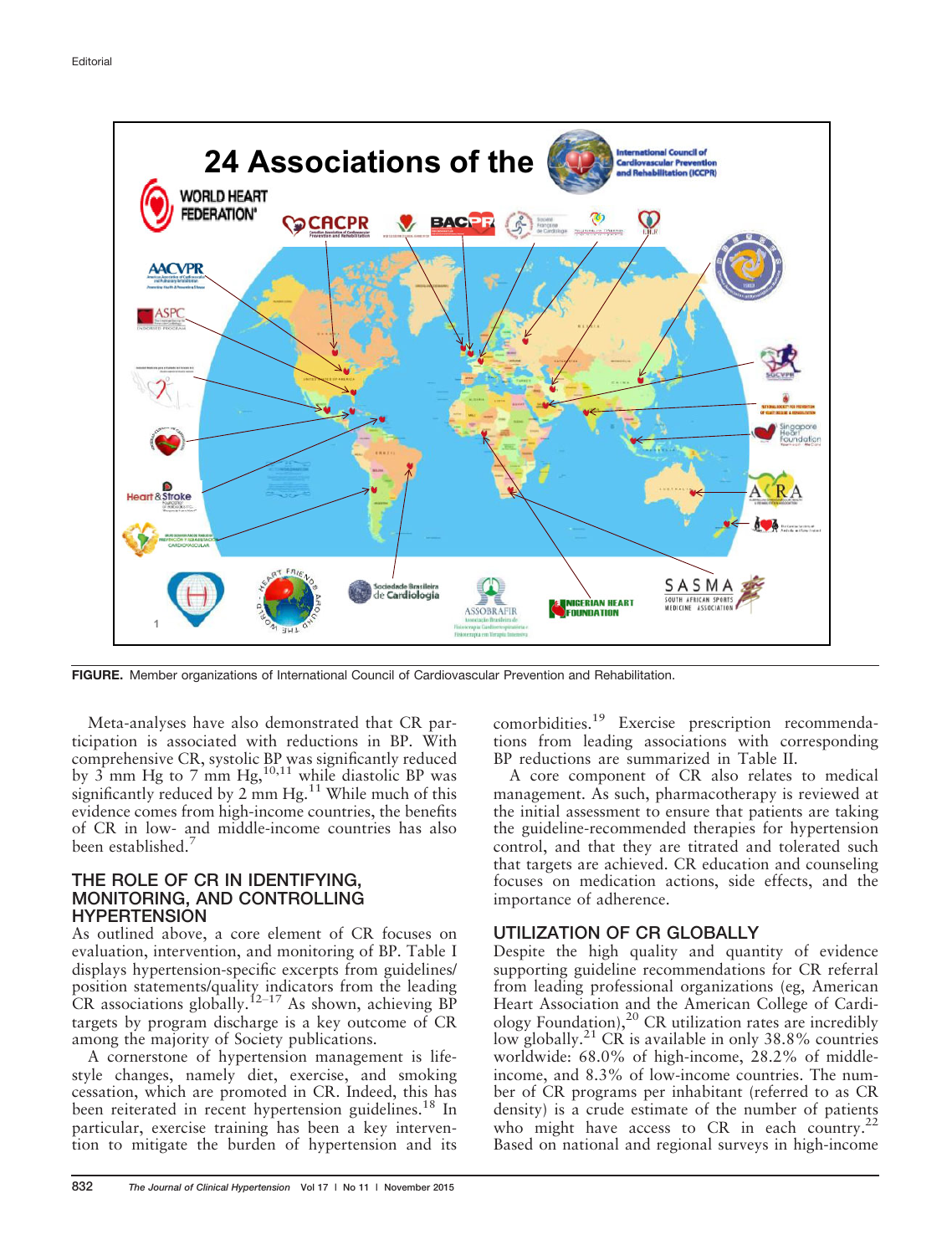|                                                     | TABLE I. Hypertension as a Core Component of CR                                        |                                                                                                                                                                                                                                                                                                                                                                                                                                                                                                                                                                                                                                                                                                                                                                                 |
|-----------------------------------------------------|----------------------------------------------------------------------------------------|---------------------------------------------------------------------------------------------------------------------------------------------------------------------------------------------------------------------------------------------------------------------------------------------------------------------------------------------------------------------------------------------------------------------------------------------------------------------------------------------------------------------------------------------------------------------------------------------------------------------------------------------------------------------------------------------------------------------------------------------------------------------------------|
| Association (Year)                                  | Component                                                                              | Description/Recommendation                                                                                                                                                                                                                                                                                                                                                                                                                                                                                                                                                                                                                                                                                                                                                      |
| AHA/AACVPR (2007) <sup>12</sup>                     | Assessment<br>Intervention                                                             | Measure BP in sitting position $\geq 2$ days on both arms and in various positions<br>Assess current treatment compliance and nonprescription drugs that may affect BP<br>Lifestyle modifications if BP is between 120–139/80–89 mm Hg<br>Drug therapy if BP is >130/80 mm Hg after lifestyle modifications in patients with CKD,                                                                                                                                                                                                                                                                                                                                                                                                                                               |
|                                                     | <b>Expected outcome</b>                                                                | HF, and DM and >140/90 mm Hg for others<br>Normalize BP in prehypertensive patients and achieve specified targets for those who<br>are healthy (<140/90 mm Hg) and those with CKD, HF, and DM (<130/80 mm Hg)                                                                                                                                                                                                                                                                                                                                                                                                                                                                                                                                                                   |
| AACVPR performance<br>measures (2007) <sup>13</sup> | Performance Measure B-3B:<br>Individualized assessment of<br><b>BP</b> control         | 1. Assessment of BP control, with target goals defined by AHA/ACC secondary<br>prevention guidelines.<br>2. For patients with a diagnosis of hypertension, an intervention plan is developed.<br>This should include education about target BP goals, medication compliance,<br>lifestyle modification for optimal dietary and physical activity habits, and weight<br>control.<br>3. During the CR program, BP control is reassessed and communicated to the patient<br>as well as to the primary care provider and/or cardiologist                                                                                                                                                                                                                                            |
| BACPR (2012) <sup>14</sup>                          | Medical risk factor modification<br>including assessment,<br>monitoring, and treatment |                                                                                                                                                                                                                                                                                                                                                                                                                                                                                                                                                                                                                                                                                                                                                                                 |
| EACPR (2014) <sup>15</sup>                          | Assessment                                                                             | BP frequently at rest. During exercise, BP should be monitored when hypertension on<br>effort is suspected                                                                                                                                                                                                                                                                                                                                                                                                                                                                                                                                                                                                                                                                      |
|                                                     | Education                                                                              | If resting systolic BP is 130–139 mm Hg or diastolic BP is 85–89 mm Hg, recommend<br>lifestyle modifications.<br>If resting systolic BP is >140 mm Hg or diastolic BP is >90 mm Hg despite lifestyle<br>changes, initiate drug therapy                                                                                                                                                                                                                                                                                                                                                                                                                                                                                                                                          |
| ACRA (2014) <sup>16</sup>                           | <b>Expected outcome</b><br>Assessment                                                  | BP <140/90 mm Hg<br>According to best practice guidelines<br>Sitting and standing BP evaluation                                                                                                                                                                                                                                                                                                                                                                                                                                                                                                                                                                                                                                                                                 |
|                                                     | Key performance indicators                                                             | Percentage of patients who received BP education session<br>Percentage of patients referred for medication titration<br>Percentage of patients who achieve and maintain a BP of <130/80 mm Hg at 3, 6, and<br>12 months<br>Percentage of patients referred to general practitioner                                                                                                                                                                                                                                                                                                                                                                                                                                                                                              |
| <b>CACPR</b> quality indicators<br>$(2014)^{17}$    | Process indicator CR-13:<br>assessment of BP control                                   | Assessment of BP should be made at program entry and exit in order to determine<br>cardiovascular risk, identify patients who are not at target, and monitor<br>antihypertensive treatment. Canadian Hypertension Education Program<br>recommendations regarding patient preparation, posture and position, equipment,<br>and technique should be followed to ensure accurate assessment.<br>Subsequently, risk factor management should be undertaken in the appropriate<br>manner during the CR program in order to reach goal by program completion. BP<br>control is defined as systolic and diastolic values, which are less than or equal to the<br>guideline-recommended threshold. Programs should aim to achieve BP control in at<br>least 90% of patients (benchmark) |
|                                                     |                                                                                        | Abbreviations: AACVPR, American Association of Cardiovascular and Pulmonary Rehabilitation; ACC, American College of Cardiology; ACRA, Australian<br>Cardiovascular Health and Rehabilitation Association; AHA, American Heart Association; BACPR, British Association of Cardiovascular Prevention and<br>Rehabilitation; BP, blood pressure; CACPR, Canadian Association of Cardiovascular Prevention and Rehabilitation; CKD, chronic kidney disease; CR,                                                                                                                                                                                                                                                                                                                    |

cardiac rehabilitation; DM, diabetes mellitus; EACPR, European Association of Cardiovascular Prevention and Rehabilitation; HF, heart failure.

countries, CR density ranges from one program per 100,000 to one program per  $300,000$  inhabitants.<sup>23-25</sup> In middle-income countries, CR density ranges from 0.9 to 6.4 million inhabitants per program.<sup>23</sup>

Given data demonstrating the cost-effectiveness of CR,<sup>26</sup> clearly there is a need to augment delivery of CR to ensure greater patient access and, subsequently, greater hypertension management. Given the low cost to deliver CR, this model of care will be useful in low-resource settings to increase the reach of hypertension interventions.

# ICCPR'S CURRENT EFFORTS TOWARD CVD CONTROL AND CR ADVOCACY

ICCPR is currently focused on two initiatives to increase the provision of CR globally. The first is a consensus statement on a CR delivery model for low-resource settings. Leaders with WHL served as key members of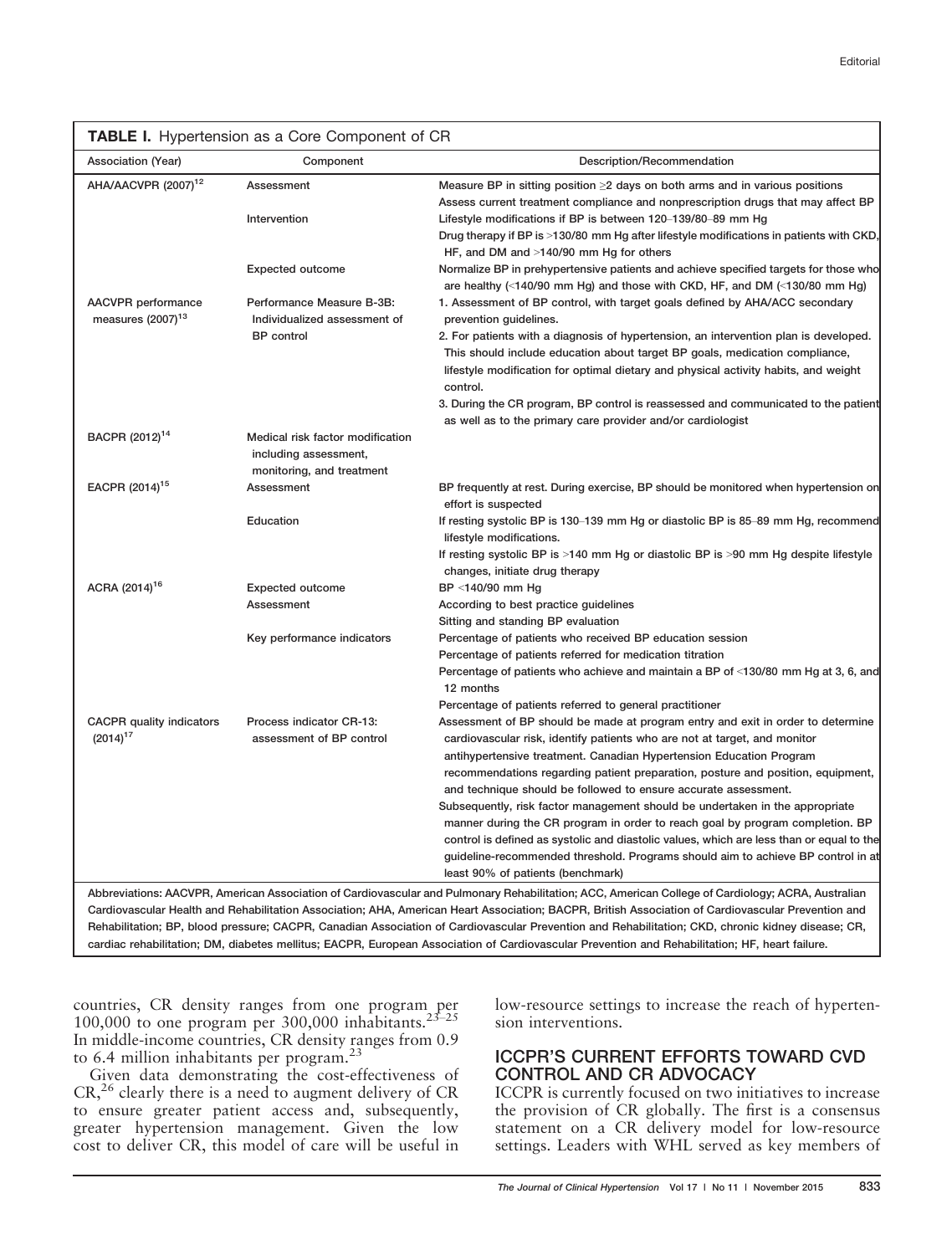|                                                           | Hypertension Made by Leading Professional                                                                |                                                                                                                          | Organizations <sup>a</sup>                                                                                                                            | Professional Committee/Organization                                                                                                                                                                                                                                                                                                                                                                                      |                                                                                                                                                                   |                                                                                                                                                                                               |
|-----------------------------------------------------------|----------------------------------------------------------------------------------------------------------|--------------------------------------------------------------------------------------------------------------------------|-------------------------------------------------------------------------------------------------------------------------------------------------------|--------------------------------------------------------------------------------------------------------------------------------------------------------------------------------------------------------------------------------------------------------------------------------------------------------------------------------------------------------------------------------------------------------------------------|-------------------------------------------------------------------------------------------------------------------------------------------------------------------|-----------------------------------------------------------------------------------------------------------------------------------------------------------------------------------------------|
| The FITT of the Ex <sub>R</sub>                           | JNC 8 <sup>28</sup> and AHA/ACC<br>Lifestyle Work Group <sup>29</sup>                                    | JNC 7 <sup>30</sup>                                                                                                      | AHA <sup>31</sup>                                                                                                                                     | ACSM <sup>32</sup>                                                                                                                                                                                                                                                                                                                                                                                                       | ESH/ESC <sup>33</sup>                                                                                                                                             | CHEP <sup>34</sup>                                                                                                                                                                            |
| Frequency (how often?)                                    | 3-4 sessions per wk<br>$\geq$ 12 wk                                                                      | Most days of the week                                                                                                    | Most days of the week                                                                                                                                 | Most, preferably all, days of<br>the week                                                                                                                                                                                                                                                                                                                                                                                | $5-7$ d/wk                                                                                                                                                        | 4-7 d/wk in addition to<br>habitual daily activity                                                                                                                                            |
| Intensity (how hard?)                                     | Moderate to vigorous <sup>b</sup>                                                                        | specified<br>None:                                                                                                       | Moderate to high,                                                                                                                                     | Moderate                                                                                                                                                                                                                                                                                                                                                                                                                 | Moderate <sup>b</sup>                                                                                                                                             | Moderate <sup>b</sup>                                                                                                                                                                         |
| Time (how long?)                                          | 40 min per session                                                                                       | min/d<br>$\lesssim 0$                                                                                                    | $>40\% - 60\%$ of maximum<br>150 min/wk                                                                                                               | $40\%$ to $\leq 60\%$ of VO <sub>2reserve</sub><br>30-60 min continuous or<br>accumulated in bouts                                                                                                                                                                                                                                                                                                                       | $\geq 30$ min/d                                                                                                                                                   | Accumulation of 30-60 min/d                                                                                                                                                                   |
| Type (what kind?)<br>Primary                              | Aerobic                                                                                                  | Aerobic                                                                                                                  | Aerobic                                                                                                                                               | $\geq$ 10 min each<br>Aerobic                                                                                                                                                                                                                                                                                                                                                                                            | Aerobic                                                                                                                                                           | Dynamic exercise (aerobic)                                                                                                                                                                    |
| Evidence rating                                           | Class IIa level of<br>evidence A <sup>e</sup><br>Grade B <sup>c,d</sup><br>"High" <sup>c,d</sup>         |                                                                                                                          | Class 1 level of evidence A <sup>e</sup>                                                                                                              | evidence category B <sup>1,9</sup><br>Evidence category A, <sup>f,g</sup>                                                                                                                                                                                                                                                                                                                                                | Class 1 level of evidence<br>$A-Bh$                                                                                                                               | Grade D <sup>i.i</sup>                                                                                                                                                                        |
| Adjuvant                                                  |                                                                                                          |                                                                                                                          | Dynamic RT                                                                                                                                            | 1-RM, 8-12 repetitions<br>Dynamic RT 2-3 d/wk<br>Moderate 60%-80%                                                                                                                                                                                                                                                                                                                                                        | Dynamic RT<br>$2-3$ d/wk                                                                                                                                          | Dynamic, isometric, or<br>handgrip RT                                                                                                                                                         |
| Evidence rating                                           |                                                                                                          |                                                                                                                          | Class IIa level of<br>evidence B <sup>e</sup>                                                                                                         | Evidence category B <sup>f,k</sup>                                                                                                                                                                                                                                                                                                                                                                                       |                                                                                                                                                                   | Grade D <sup>i</sup>                                                                                                                                                                          |
| BP reduction, mm Hg                                       | $\frac{5}{1}$                                                                                            | $^{4-9}$                                                                                                                 |                                                                                                                                                       | 5-7 among patients with<br>hypertension                                                                                                                                                                                                                                                                                                                                                                                  | patients with hypertension<br>2-3 overall; 5-7 among                                                                                                              |                                                                                                                                                                                               |
| Review methodology                                        | clinical trials from 2001<br>systematic reviews of<br>RCTs or controlled<br>Meta-analyses and<br>to 2011 | made by consensus<br>including a range of<br>Recommendations<br>literature review<br>Nonsystematic<br>study types.       | identified a meta-analysis<br>6 y; a second systematic<br>review from 2006 to 2011<br>or review within the past<br>An initial search that<br>followed | Systematic literature review<br>including a range of study<br>types. Recommendations<br>made by consensus                                                                                                                                                                                                                                                                                                                | highest priority; other data<br>meta-analyses of RCTs as<br>Extensive literature review<br>appropriate scientific<br>were considered if<br>of RCTs and<br>caliber | RCTs and systematic reviews<br>of RCTs up to 2013; aided by<br>the Cochrane Collaboration.<br>Recommendations made by<br>using PubMed/MEDLINE of<br>Systematic literature review<br>consensus |
| maximum; RT, resistance training.                         |                                                                                                          |                                                                                                                          |                                                                                                                                                       | Abbreviations: ACC, American College of Cardiology; ACSM, American College of Sports Medicine; CHEP, Canadian Hypertension Education Program; ESH, European Society of Hypertension; JNC 8, Eighth Joint<br>National Committee; JNC 7, Seventh Report of the Joint National Committee on Prevention, Detection, Pelation, and Treatment of High Blood Pressure; RCTs, randomized controlled trials; 1-RM, one repetition |                                                                                                                                                                   |                                                                                                                                                                                               |
|                                                           | aOrganizations listed above. <sup>b</sup> Moderate intensity is defined as                               | is defined as >60% VO <sub>2reserve</sub> or an intensity that causes substantial increases in heart rate and breathing. |                                                                                                                                                       | 40% to <60% oxygen uptake reserve (VO $_{\rm 2088000}$ ) or an intensity that causes noticeable increases in heart rate and breathing; vigorous or high intensity                                                                                                                                                                                                                                                        |                                                                                                                                                                   |                                                                                                                                                                                               |
| from the US Preventive Services Task Force. <sup>35</sup> |                                                                                                          |                                                                                                                          |                                                                                                                                                       | <sup>c</sup> The National Heart, Lung, and Blood Institute (NHLB) <sup>5</sup> rating system grades the strength of the evidence (Evidence Statement) and the strength of the recommendation(s) (Evidence Recommendation); adapted                                                                                                                                                                                       |                                                                                                                                                                   |                                                                                                                                                                                               |
|                                                           | <sup>d</sup> The Lifestyle Work Group rated the Evidence Statement for                                   |                                                                                                                          |                                                                                                                                                       | aerobic exercise to lower blood pressure (BP) as "high"; the <i>Evidence Recommendation f</i> or the exercise prescription (Ex R <sub>a</sub> ) or Frequency, Intensity,<br>Time, and Type of the exercise prescription (FITT) to lower BP was rated grade B° or "moderate"; corresponding to class IIa level of evidence A.°                                                                                            |                                                                                                                                                                   |                                                                                                                                                                                               |
| NHLBI grading of evidence. <sup>38</sup>                  |                                                                                                          |                                                                                                                          | <sup>e</sup> Classification of recommendations and level of evidence per American Heart Association (AHA) guideline criteria. <sup>31,36,37</sup>     |                                                                                                                                                                                                                                                                                                                                                                                                                          |                                                                                                                                                                   |                                                                                                                                                                                               |
|                                                           | for the recommended aerobic Ex R <sub>x</sub> (or FITT) to lower BP.                                     |                                                                                                                          |                                                                                                                                                       | "The strength of evidence was rated: evidence category B' for the immediate effects of aerobic exercise or postexercise hypotension; evidence category A' for aerobic exercise to lower BP; evidence category B'                                                                                                                                                                                                         |                                                                                                                                                                   |                                                                                                                                                                                               |
|                                                           | "European Society of Cardiology (ESC) recommendations. <sup>39</sup>                                     |                                                                                                                          |                                                                                                                                                       |                                                                                                                                                                                                                                                                                                                                                                                                                          |                                                                                                                                                                   |                                                                                                                                                                                               |
|                                                           | on low-power imprecise studies or expert opinion alone).                                                 |                                                                                                                          |                                                                                                                                                       | Canadian Hypertension Education Program (CHEP) graded recommendations by the underlying evidence <sup>14</sup> using grade A (strongest evidence, based on high-quality studies) to grade D (weakest evidence, based                                                                                                                                                                                                     |                                                                                                                                                                   |                                                                                                                                                                                               |
|                                                           | OHEP assigned grade D' to "higher intensity exercise is not                                              | more effective."                                                                                                         |                                                                                                                                                       |                                                                                                                                                                                                                                                                                                                                                                                                                          |                                                                                                                                                                   |                                                                                                                                                                                               |
|                                                           |                                                                                                          |                                                                                                                          |                                                                                                                                                       | "The strength of evidence was rated evidence category C" for the immediate effects of dynamic resistance exercise or postexercise hypotension.                                                                                                                                                                                                                                                                           |                                                                                                                                                                   |                                                                                                                                                                                               |
|                                                           | Reproduced with permission from Pescatello et al. <sup>19</sup>                                          |                                                                                                                          |                                                                                                                                                       |                                                                                                                                                                                                                                                                                                                                                                                                                          |                                                                                                                                                                   |                                                                                                                                                                                               |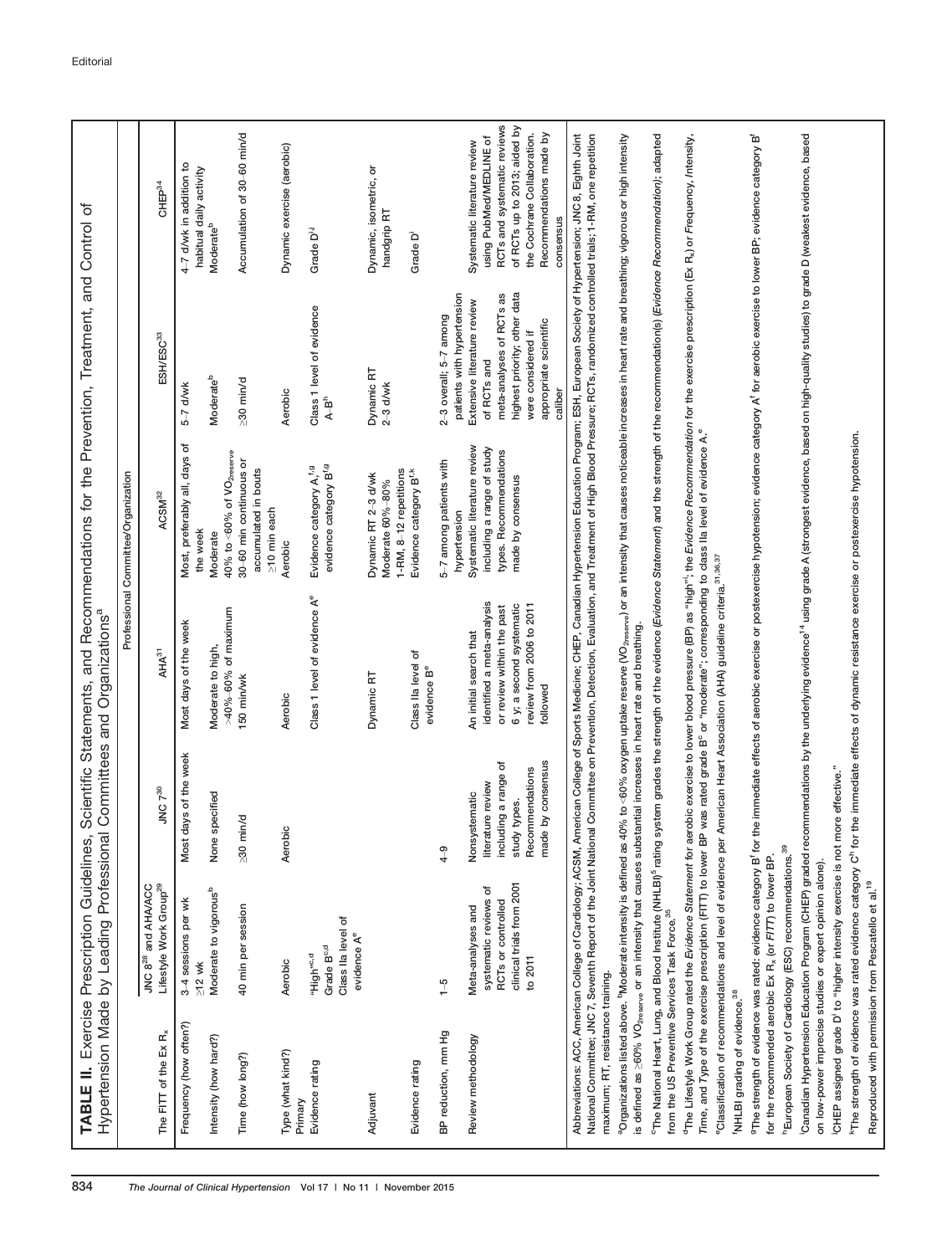the primary writing panel for this initiative. Following a literature review, low-cost approaches to delivering the core components of CR were proposed. Recommendations for each component were developed using a modified Grading of Recommendations Assessment, Development and Evaluation (GRADE approach), $^{27}$  or consensus where evidence was not available. An algorithm to tailor the program based on the type of healthcare provider available for delivery (ie, community healthcare worker, allied health professional, or physician/equivalent) was also developed to facilitate implementation. We are currently working toward academic dissemination of this work, and then, as offered by WHL leadership, we hope to distill the recommendations for clinical and policy application through the website [http://www.worldhypertension](http://www.worldhypertensionleague.org/)[league.org/](http://www.worldhypertensionleague.org/), among other venues.

The second initiative is a practical guide to support CR reimbursement advocacy. The economic impact of CVD and the corresponding benefits of CR and its costeffectiveness are summarized. This provides the case for CR reimbursement. Second, the results of the ICCPR survey on CR reimbursement policies by government and insurance companies are summarized, which show that government reimbursement is low and many patients pay out-of-pocket. Finally, a multifaceted approach to CR advocacy is forwarded. Indeed, the WHL has demonstrated leadership in its advocacy work and has been highly supportive of our efforts in this regard.

In conclusion, the ICCPR is delighted to partner with WHL in our efforts to increase hypertension management in CVD patients globally. We hope to continue with our fruitful partnership, as CR is an important model of care for hypertension management.

Acknowledgment: None.

#### Disclosures: None.

Conflicts of interest: None.

#### **References**

- 1. GBD 2013 Mortality and Causes of Death Collaborators. Global, regional, and national age-sex specific all-cause and cause-specific mortality for 240 causes of death, 1990–2013: a systematic analysis for the Global Burden of Disease Study 2013. Lancet. 2015;385:117-171.
- 2. WHO. Global Health Observatory (GHO) data: Raised blood pressure; Situation and trends. [http://www.who.int/gho/ncd/risk\\_fac](http://www.who.int/gho/ncd/risk_factors/blood_pressure_prevalence_text/en/)[tors/blood\\_pressure\\_prevalence\\_text/en/.](http://www.who.int/gho/ncd/risk_factors/blood_pressure_prevalence_text/en/) Accessed June 12, 2015.
- 3. WHO. The top 10 causes for death. Fact Sheet no.310. [http://](http://www.who.int/mediacentre/factsheets/fs310/en/) [www.who.int/mediacentre/factsheets/fs310/en/](http://www.who.int/mediacentre/factsheets/fs310/en/). Accessed June 12, 2015.
- 4. Campbell NC, Lackland DT, Lisheng L, et al. The world hypertension league: a look back and a vision forward. J Clin Hypertens (Greenwich). 2015;17:5–6.
- 5. Grace SL, Warburton DR, Stone JA, et al. International charter on cardiovascular prevention and rehabilitation: a call for action. J Cardiopulm Rehabil Prev. 2013;33:128–131.
- WHO. Rehabilitation after Cardiovascular Disease with Special Emphasis on Developing Countries. Geneva: WHO; 1993. WHO Technical Report Series No 831.
- 7. Turk-Adawi KI, Grace SL. Narrative review comparing the benefits of and participation in cardiac rehabilitation in high-, middle- and low-
- income countries. Heart Lung Circ. 2015;24:510–520. 8. Suaya JA, Stason WB, Ades PA, et al. Cardiac rehabilitation and survival in older coronary patients. J Am Coll Cardiol. 2009;54:25–33.
- 9. Anderson L, Taylor RS. Cardiac rehabilitation for people with heart disease: an overview of Cochrane systematic reviews. Cochrane Database Syst Rev. 2014:CD011273.
- 10. Jolliffe JA, Rees K, Taylor RS, et al. Exercise-based rehabilitation for coronary heart disease. Cochrane Database Syst Rev. 2001;1: CD001800.
- 11. Brown A, Noorani H, Taylor R, et al. A Clinical and Economic Review of Exercise-Based Cardiac Rehabilitation Programs for Coronary Artery Disease. Ottawa: Canadian Coordinating Office for Health Technology Assessment; 2003. Technology overview no 11 Available from [https://www.cadth.ca/sites/default/files/pdf/262\\_car](http://www.who.int/gho/ncd/risk_factors/blood_pressure_prevalence_text/en/)[diac\\_rehab\\_ov\\_e.pdf](http://www.who.int/gho/ncd/risk_factors/blood_pressure_prevalence_text/en/). Accessed June 23, 2015. 12. Balady GJ, Williams MA, Ades PA, et al. Core components of cardiac
- rehabilitation/secondary prevention programs: 2007 update: a scientific statement from the American Heart Association Exercise, Cardiac Rehabilitation, and Prevention Committee, the Council on Clinical Cardiology; the Councils on Cardiovascular Nursing, Epidemiology and Prevention, and Nutrition, Physical Activity, and Metabolism; and the American Association of Cardiovascular and Pulmonary Rehabilitation. J Cardiopulm Rehabil Prev. 2007;27:121–129.
- 13. Thomas RJ, King M, Lui K, et al. AACVPR/ACC/AHA 2007 performance measures on cardiac rehabilitation for referral to and delivery of cardiac rehabilitation/secondary prevention services. J Cardiopulm Rehabil Prev. 2007;27:260–290.
- 14. The BACPR Standards and Core Components for Cardiovascular Disease Prevention and Rehabilitation 2012 (2nd ed). [http://](http://www.who.int/gho/ncd/risk_factors/blood_pressure_prevalence_text/en/) [www.bacpr.com/resources/46C\\_BACPR\\_Standards\\_and\\_Core\\_Com-](http://www.who.int/gho/ncd/risk_factors/blood_pressure_prevalence_text/en/)
- [ponents\\_2012.pdf.](http://www.who.int/gho/ncd/risk_factors/blood_pressure_prevalence_text/en/) Accessed June 23, 2015. 15. Piepoli MF, Corra U, Adamopoulos S, et al. Secondary prevention in the clinical management of patients with cardiovascular diseases. Core components, standards and outcome measures for referral and delivery: a policy statement from the cardiac rehabilitation section of the European Association for Cardiovascular Prevention & Rehabilitation. Endorsed by the Committee for Practice Guidelines of the European Society of Cardiology. Eur J Prev Cardiol. 2014;21:664–681.
- 16. Woodruffe S, Neubeck L, Clark RA, et al. Australian Cardiovascular Health and Rehabilitation Association (ACRA) core components of cardiovascular disease secondary prevention and cardiac rehabilita-tion 2014. Heart Lung Circ. 2015;24:430–441.
- 17. Grace SL, Poirier P, Norris CM, et al. Pan-Canadian development of cardiac rehabilitation and secondary prevention quality indicators. Can J Cardiol. 2014;30:945–948.
- 18. James PA, Oparil S, Carter BL, et al. 2014 evidence-based guideline for the management of high blood pressure in adults: report from the panel members appointed to the Eighth Joint National Committee
- (JNC 8). JAMA. 2014;311:507–520. 19. Pescatello LS, MacDonald HV, Ash GI, et al. Assessing the existing professional exercise recommendations for hypertension: a review and recommendations for future research priorities. Mayo Clin Proc. 2015;90:801–812.
- 20. Smith SC Jr, Benjamin EJ, Bonow RO, et al. AHA/ACCF secondary prevention and risk reduction therapy for patients with coronary and other atherosclerotic vascular disease: 2011 update: a guideline from the American Heart Association and American College of Cardiology Foundation. Circulation. 2011;124:2458–2473.
- 21. Turk-Adawi K, Sarrafzadegan N, Grace SL. Global availability of cardiac rehabilitation. Nat Rev Cardiol. 2014;11:586–596.
- 22. Anchique Santos CV, Lopez-Jimenez F, Benaim B, et al. Cardiac rehabilitation in Latin America. Prog Cardiovasc Dis. 2014;57:268– 275.
- 23. Cortes-Bergoderi M, Lopez-Jimenez F, Herdy AH, et al. Availability and characteristics of cardiovascular rehabilitation programs in South America. J Cardiopulm Rehabil Prev. 2013;33:33–41.
- 24. Tramarin R, Ambrosetti M, De Feo S, et al. The Italian Survey on Cardiac Rehabilitation-2008 (ISYDE-2008). Part 3. National availability and organization of cardiac rehabilitation facilities. Official report of the Italian Association for Cardiovascular Prevention, Rehabilitation and Epidemiology (IACPR-GICR). Monaldi Arch Chest Dis. 2008;70:175–205.
- 25. Curnier DY, Savage PD, Ades PA. Geographic distribution of cardiac rehabilitation programs in the United States. J Cardiopulm Rehabil. 2005;25:80–84.
- 26. Wong WP, Feng J, Pwee KH, Lim J. A systematic review of economic evaluations of cardiac rehabilitation. BMC Health Serv Res. 2012;12:243.
- 27. Guyatt GH, Oxman AD, Vist G, et al. Rating quality of evidence and strength of recommendations GRADE: an emerging consensus on rating quality of evidence and strength of recommendations. BMJ. 2008;336:924–926.